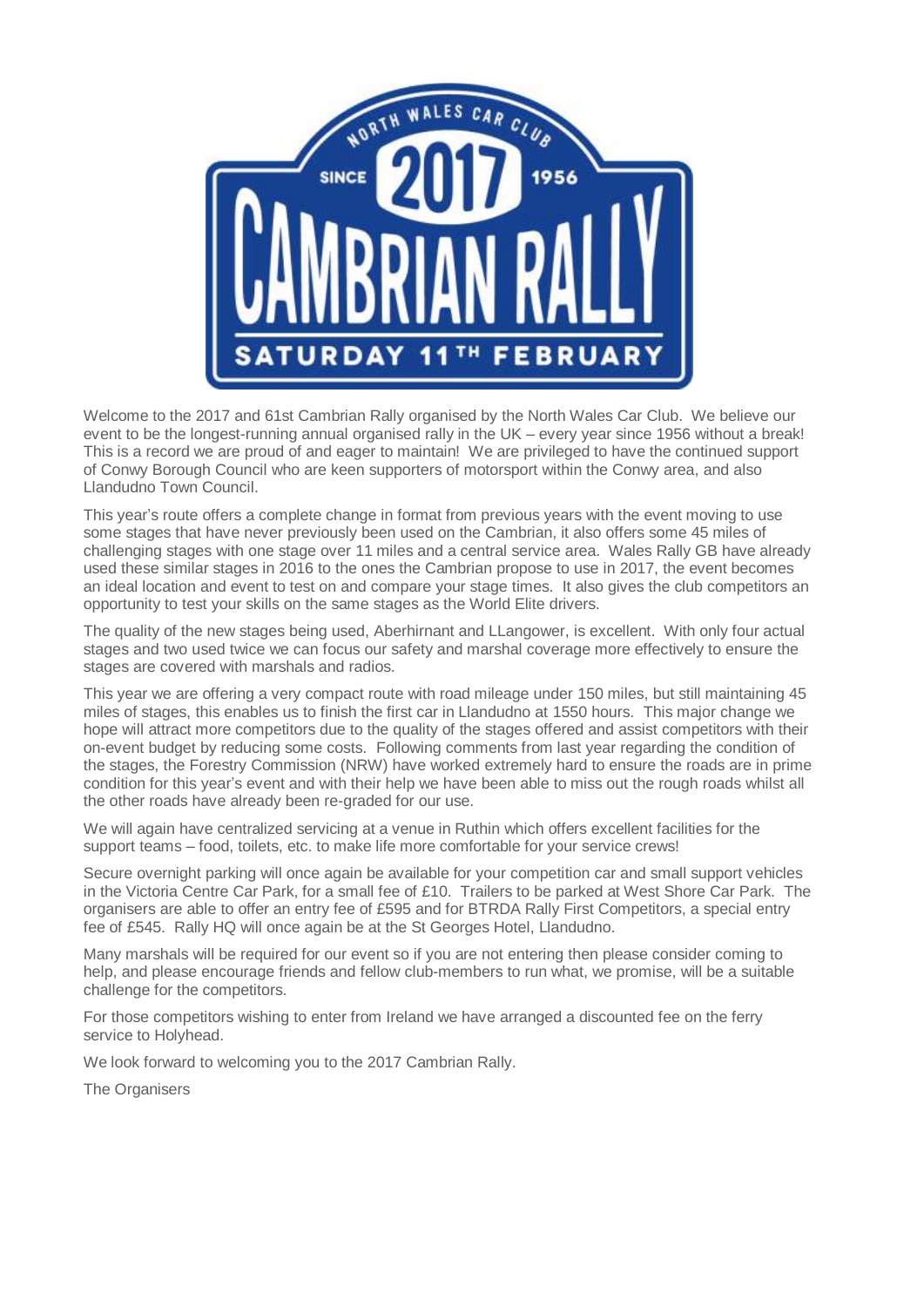# **CAMBRIAN RALLY 2017**

## **1. ANNOUNCEMENT**

The North Wales Car Club Ltd (the 'organisers') will organize and promote a National B permit Special Stage Rally on Saturday 11th February 2017, starting and finishing in Llandudno, North Wales. The event will be known as the Cambrian Rally 2017.

## **2. JURISDICTION**

The event will be held under:

A) The 2017 General Regulations of the Motor Sport Association (the 'MSA'), incorporating the provisions of the International Sporting Code of the FIA.

B) These Supplementary Regulations (the 'SRs').

C) Regulations issued by the various championships and series of which this event forms part of.

D) Any written instructions that the organisers may issue for the event.

## **3. AUTHORISATION AND PERMIT NUMBERS**

MSA Permit Number **97861**

MSA Event reference **27725 FE11**

Doe Authorisation Number **XXXXX**

Ravenol BTRDA® Rally Series (2017 /**XXXX**) incorporating

Ravenol Gold Star Rally Championship Ravenol Silver Star Rally Championship BTRDA® 1400 Championship BTRDA® Vital Equipment Rally First Championship BTRDA® Historic Cup MG ZR Rally Challenge DMack Fiesta ST Trophy BTRDA® Allrounders Championship Pirelli MSA Welsh Forest Rally Championship (2017/**XXXX**) ANWCC Forest Rally Championship (27/2017) ANWCC Ladies Rally Championship (29/2017)

ANWCC Allrounders Championship (35/2017)

Glynne Edwards Memorial Championship (33/2017)

## **4. ELIGIBILITY**

The event is open to all fully elected members of the organising club, members of clubs affiliated to the Welsh Association of Motor Clubs and/or the Association of North-Western Car Clubs, members of BTRDA Ltd and registered contenders of any of the championships for which the event qualifies (see section 3 above).

The organisers have applied for National Events with Authorised Foreign Participation (NEAFP) to permit the participation of licence-holders from other ASNs. Such competitors are not permitted to score points in the classification of the championships which the event is a qualifying round.

All competitors must hold a valid MSA Competition Licence of National B status or above (Drivers must hold a Stage Rally licence, Co-Drivers may compete under a non-race National B licence). Licences, club membership and championship registration cards (as appropriate) must be produced at signing-on for inspection.

#### **NOTE: Drivers can no longer apply for, or renew, Competition Licences on the day. Navigators may apply for a non-race National B licence by**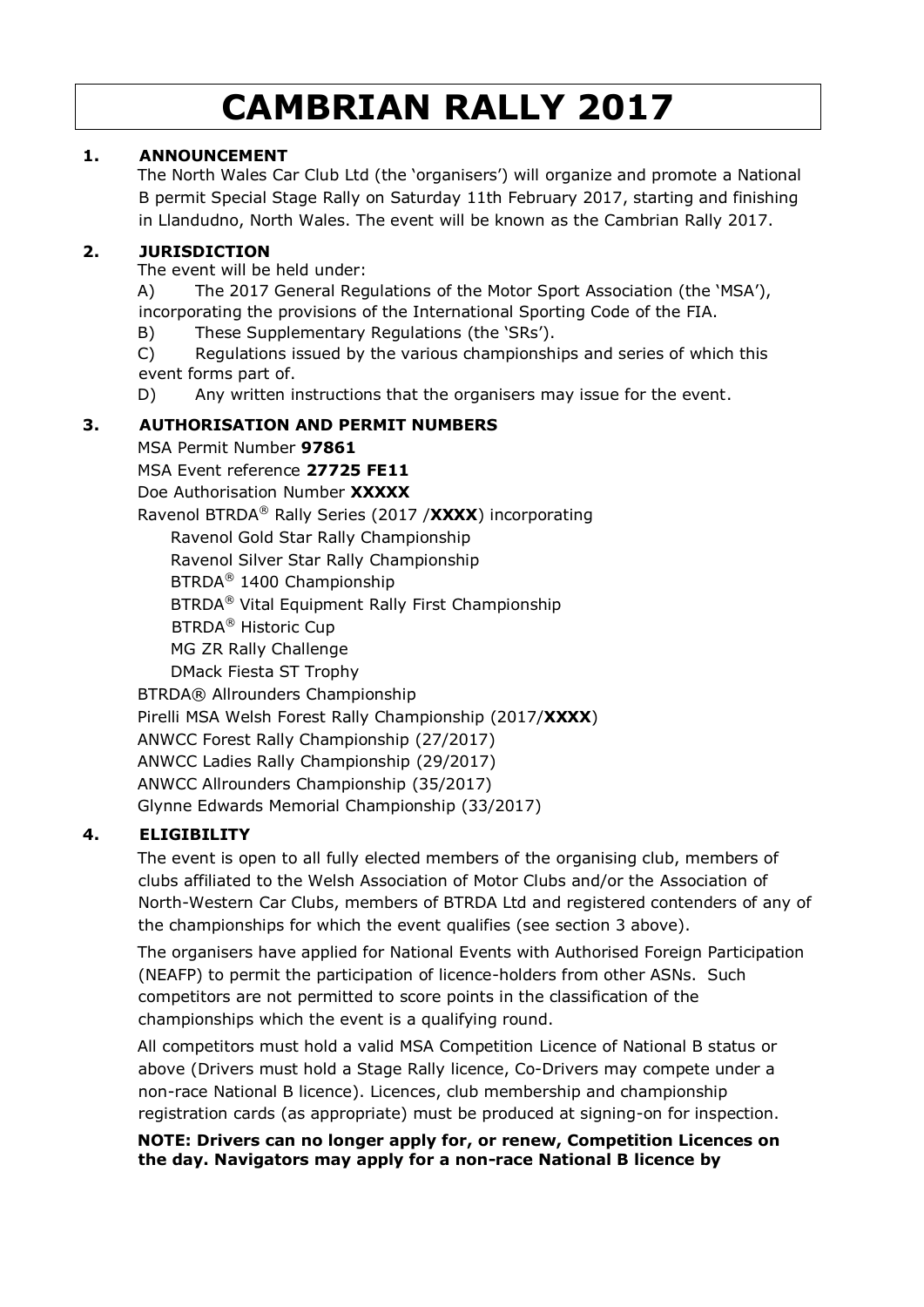**completing an application form and paying the appropriate fee (cheques payable to MSA UK)** 

**5. OFFICIALS No telephone calls after 2100hrs please. MSA Steward XXXXX MSA Safety Delegate John Richardson John Richardson Club Stewards Phil Barley & Calvin Cooledge Clerk-of-the-Course Alyn Edwards (07828 024443)** [alynedwards@gmail.com](mailto:alynedwards@gmail.com) **Deputy Clerk-of-the-Course** Wenna Roberts (07887 803387) wenna\_roberts@yahoo.co.uk **Secretary of the Meeting Secretary of the Meeting Secretary Arrow Pete Holland (07527 970528)** Hillcrest, Tan-y-Fron, Deganwy, LL31 9YN – secretary@cambrianrally.co.uk **Event Safety Officer** Tony Jackson (07721 748058) **Assistant Safety Officer**<br> **Chief Communications Officer** Bill Wilmer (07973 830705) **Chief Communications Officer Spectator Safety Officers Superior Safety Officers Jones** Jon Gostage & Dave J Jones **Chief Marshal** Keith Pulling (01492 878622 or 07771 923247) [k.pulling@btinternet.com](mailto:k.pulling@btinternet.com) **Deputy Chief Marshal Paul 'Smiley' Jones (07714 712046)** pjsmiley@yahoo.co.uk **Assistant Chief Marshals Neil Coulson & Chris Phillips Entries Secretary Claire Farrant** c/o 11 Maes Canol, Llandudno Junction, LL31 9UX … minime.ct@hotmail.co.uk **Competitor Liaison Officers** and the computation of the Vicky Allen **Event Treasurer Dave V Thomas (07788 995345)** entries@cambrianrally.co.uk **Equipment Officers Equipment Officers Neil Coulson & Paul 'Smiley' Jones Event Support Graham Prescott, Brian Lee & David Mitchell Community Co-Ordinators Simon Cotton (Llandudno)** Roger Evans (Clocaenog) **Start & Finish Co-Ordinators** James Lucas, Peter Lucas & Ray Kelman **Chief Medical Officer Dr Alaric Hicks Press & Media Press & Media Judith Phillips Chief MSA Scrutineer Roman Chief MSA Scrutineer Roman Chief MSA Scrutineer Roman Chief MSA Scrutineer MSA Scrutineers MSA Scrutineers Gary Miles & Howard Corbally Chief Timekeeper Leap Act 2018 12:30 Act 20:30 Act 20:30 Act 20:30 Act 20:30 Act 20:30 Act 20:30 Act 20:30 Act 20:30 Act 20:30 Act 20:30 Act 20:30 Act 20:30 Act 20:30 Act 20:30 Act 20:30 Act 20:30 Act 20:30 Act 20:30 Ac Environmental Scrutineer Internal Scrutineer Internal Scrutineer Ian Williams BTRDA® Scrutineers XXXXX DSO DSO DSO John Davies DSO DSO John Davies John Davies John Davies Judge of Fact (Servicing)** May be a set of the Mayne Allen **Safeguarding Officer Dave J Jones** Dave J Jones **Car Park Manager Car Park Manager Roger Evans (07951 336812) St John Ambulance Co-Ordinator** Communication Clare Forrester **Programme Sales Manager** Brian Lee and Brian Lee and Brian Lee and Brian Lee and Brian Lee and Brian Lee and Brian Lee and Brian Lee and Brian Lee and Brian Lee and Brian Lee and Brian Lee and Brian Lee and Brian Lee and **Event Photographer Chris Huish (Rally Sport Media) Commentator** Bob Milloy **Stage Catering** Ray Kelman Ray Kelman Ray Kelman Ray Kelman Ray Kelman Ray Kelman **Results** Tynemouth Computer Services **Results Co-Ordinator Paul Crossley Paul Crossley 6. EVENT PROGRAMME**

**Sunday 1st January** - Publication of regulations – Entries open. **Sunday 29th January** –Entries close at standard rate for seeding and inclusion in event programme. Entries received after 29<sup>th</sup> January will not be seeded or included in the programme, will carry "high" numbers but start in an appropriate seeded position, and will be subject to an additional £30 entry fee.

**Monday 30th February** – cheques banked.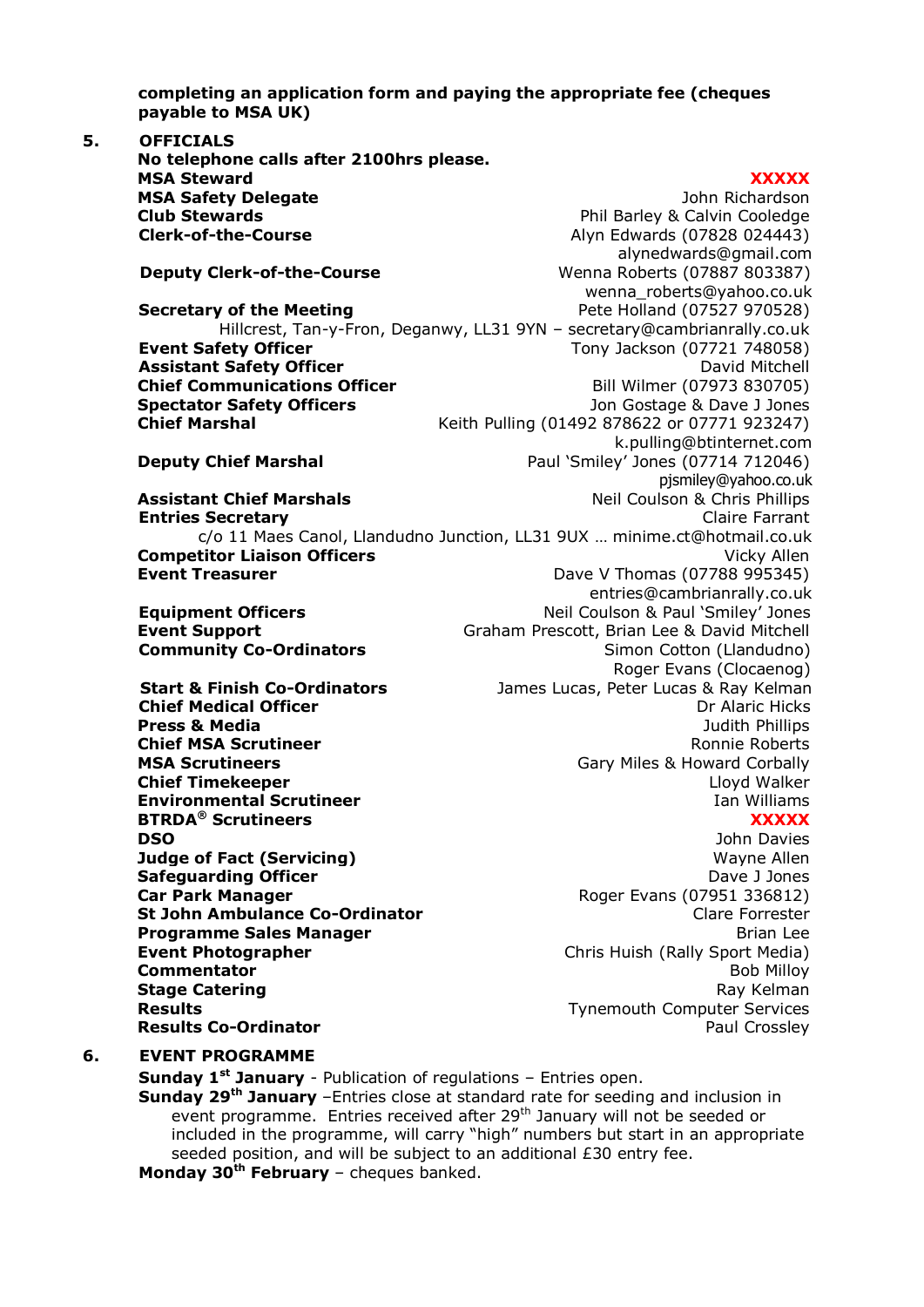- **Friday 3rd February** Electronic copies will be available in the competitor's area of the website.
- **Monday 6th February** Final Instructions, Entry List will be posted to those who have requested them by post.
- **Tuesday 7th February** Final closure of entries. No later entries will be accepted. (MSA GR D20.1)

## **FRIDAY 10 TH FEBRUARY**

1300 hrs – Trailer Park opens.

1400 hrs – Noise at Builder Street and Scrutineering at the Victoria Centre open. Secure overnight parking is available at Scrutineering for a cost of £10 per car payable at Scrutineering.

1400hrs – Rally HQ at The St George Hotel opens.

- 2000hrs Scrutineering and Noise close.
- 2015hrs Documentation closes.

2100hrs – Amended start times posted at Rally HQ, and will be supplied by text to competitors who have provided text number details.

## **SATURDAY 11 th FEBRUARY**

0700hrs – Rally HQ at the St George Hotel opens, amended start times published at Rally HQ and at start ramp, and will also be available by telephone – text message sent to number provided by competitor.

08.01hrs – Rally starts at MC1 in Llandudno.

15.50hrs – First car expected at finish in Llandudno

19.30hrs – (Subject to events on the day) Provisional Results.

20.30hrs – Awards presentation at the St Georges Hotel.

## **7. CLASSES**

## **1400 & RALLY FIRST CLASSES**

- **RF1.4** BTRDA**®** Rally First Cars up to and including 1400cc
- **RF1.6** BTRDA**®** Rally First cars over 1400cc up to and including 1600cc
- **1400C** Cars up to and including 1400cc with (a) 8 valve engines; (b) engines with more than 8 valves that retain the standard fuel and inlet manifold systems; (c) engines up to 1000cc not eligible for the BTRDA RF1.0 class; (d) current and former FIA Grp N1 cars. Remote reservoir suspension systems are not permitted unless fitted as standard or homologated.
- **1400S** All other cars up to and including 1400cc.

## **Historic Classes**

- **H1** All Historic Category 1 cars, and Category 2 or 3 cars up to 1600cc, and Catergory 4 cars up to 1400cc
- **H2** All Historic Category 2 and Category 3 cars with single-cam engines over 1600cc. and Category 4 cars up to 1600cc
- **H3** Historic Category 2 and Category 3 cars with multi-cam engines over 1600cc, and Category 4 cars over 1600cc

Historic Rally Cars that comply with FIA Appendix K regulations can be included in the appropriate Class H1, H2 or H3. These cars must have a valid FIA Historic Technical Passport (FIA HTP). All cars in Historic classes must comply with the appropriate requirements of MSA Regulations R49.

## **Open Classes**

**N3\*** Current and former FIA Group N cars over 1400cc up to and including 2000cc

**NR4\*** Current and former FIA Group N cars over 2000cc

\* FIA homologated and formerly homologated cars complying with their homologation papers. \* Valid homologation papers will be required and available for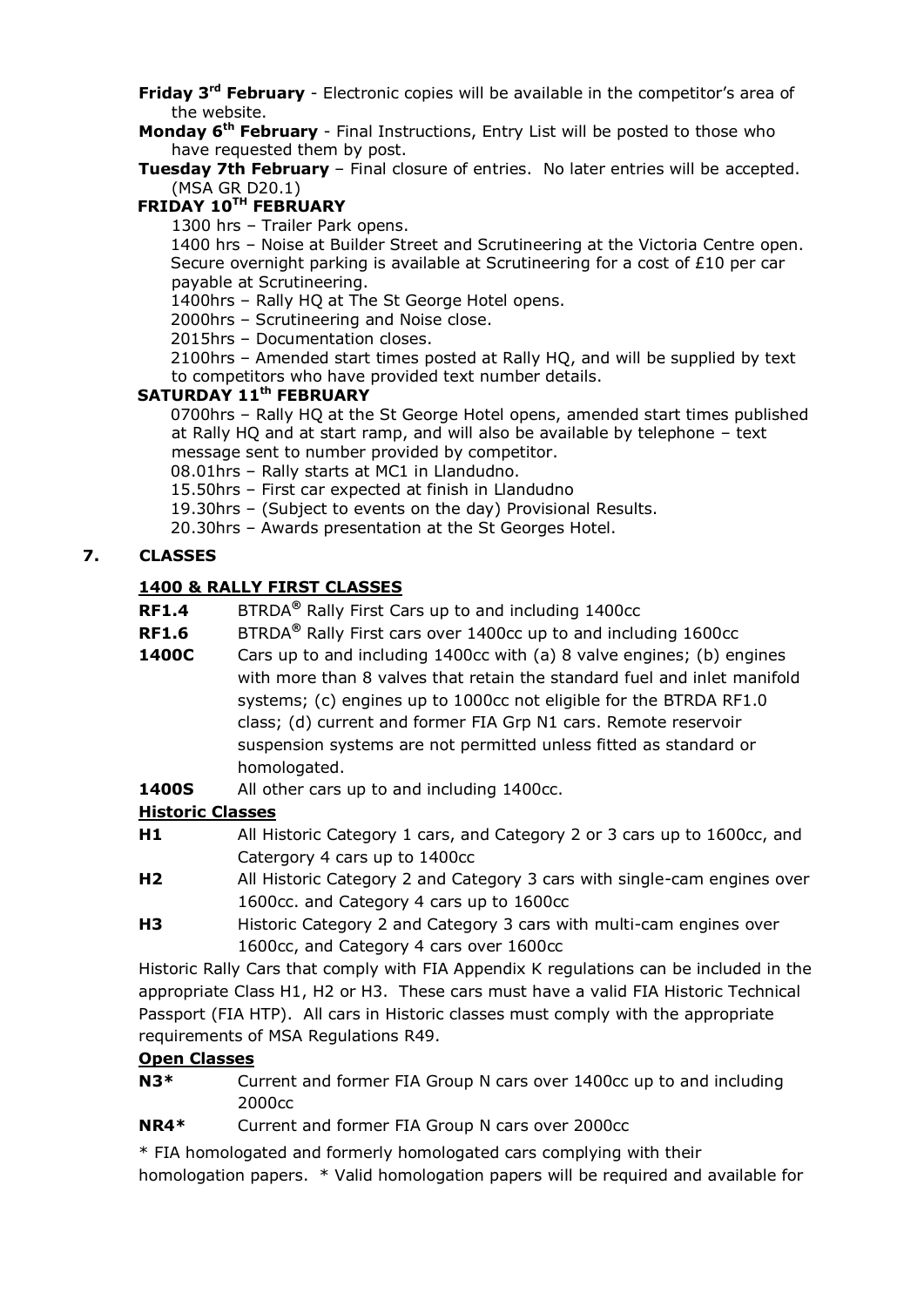inspection by officials at any time, and must be carried in the competing car at all times.

- **B10** Over 1400cc up to and including 1600cc, including all R2 specification cars.
- **B11** Over 1600cc up to and including 2000cc
- **B12** Over 2000cc two wheel drive
- **B13** Over 2000cc four wheel drive cars that do not qualify for Class N4 or B14, and FIA R4 cars
- **B14** Current and former World Rally cars with a sequential gearbox, plus current and former S2000 and R5 cars and any derivatives therefrom.

All vehicles must comply with 2017 Technical Regulations (in particular R46-R49 as appropriate).

All forced induction engines (except diesel engines) are subject to an additional capacity co-efficient of 1.7 to 1. (J5.4.1)

Particular notice should be made of the legal requirements for registration number plates – these will be checked at Scrutineering and any non compliant cars will be turned away.

Application has been granted by the MSA to modify GR J5.13.4 in respect of fuel, subject to the following conditions:

Fuel other than that conforming to definition of pump fuel in the 2017 MSA Technical Regulations may be used on this event. However, any fuel used must NOT exceed the specification set in Appendix J of the FIA International Sporting Code, Article 252(9.1). This dispensation is not applicable to cars in Classes H1, H2 and H3.

Competitors should note that where individual championship regulations have previously specified a requirement for the use of Pump Fuel then these requirements cannot be modified by this event. Contenders in any such championships should therefore continue to conform to the championship fuel specification stated for their championship entry to be valid.

Competitors using fuel other than Pump Fuel as defined in the Terminology of the 2017 MSA Regulations should note the requirements of GR J5.13.

## **8. MODIFICATIONS TO GR'S AND PENALTIES**

All GR's of the MSA apply as written except for the following which are modified. GR numbers quoted refer to the 2017 MSA Year Book.

D20.1 – See ASR's 6 and 9.

R6.1.4 – Competition numbers to be in accordance with R6.1.3(b) and will be supplied by the organizers.

R24.12 & R25.9 – Route notes purchased from Patterson Pacenotes are the only additional notes permitted for this event. (See also ASR 17)

R25.7.2 – see ASR 18

R31.2.5 - Maximum permitted lateness (in excess of Target Time) between two adjacent Main Controls in excess of the permitted maximum of 15 minutes – Retirement

R32.2 Penalties as written except:

(aa) Not complying with a reasonable instruction by an official, provided warning is given that a penalty will be applied – 5 minutes penalty. This penalty will also apply if any member of a Service Crew or Management Crew fails to follow an instruction of an Official of the event and will result in their Competitive Crew being penalised … this includes the use of a vehicle not complying with SR15 or GR R38.3.

(bb) Second offence under R32.2 (b) (c) (d) (e) (k) (l) or  $(m)$  – Exclusion

(cc) Repeated misbehavior of Service Crew and/or management personnel – Exclusion from results of related competing crew.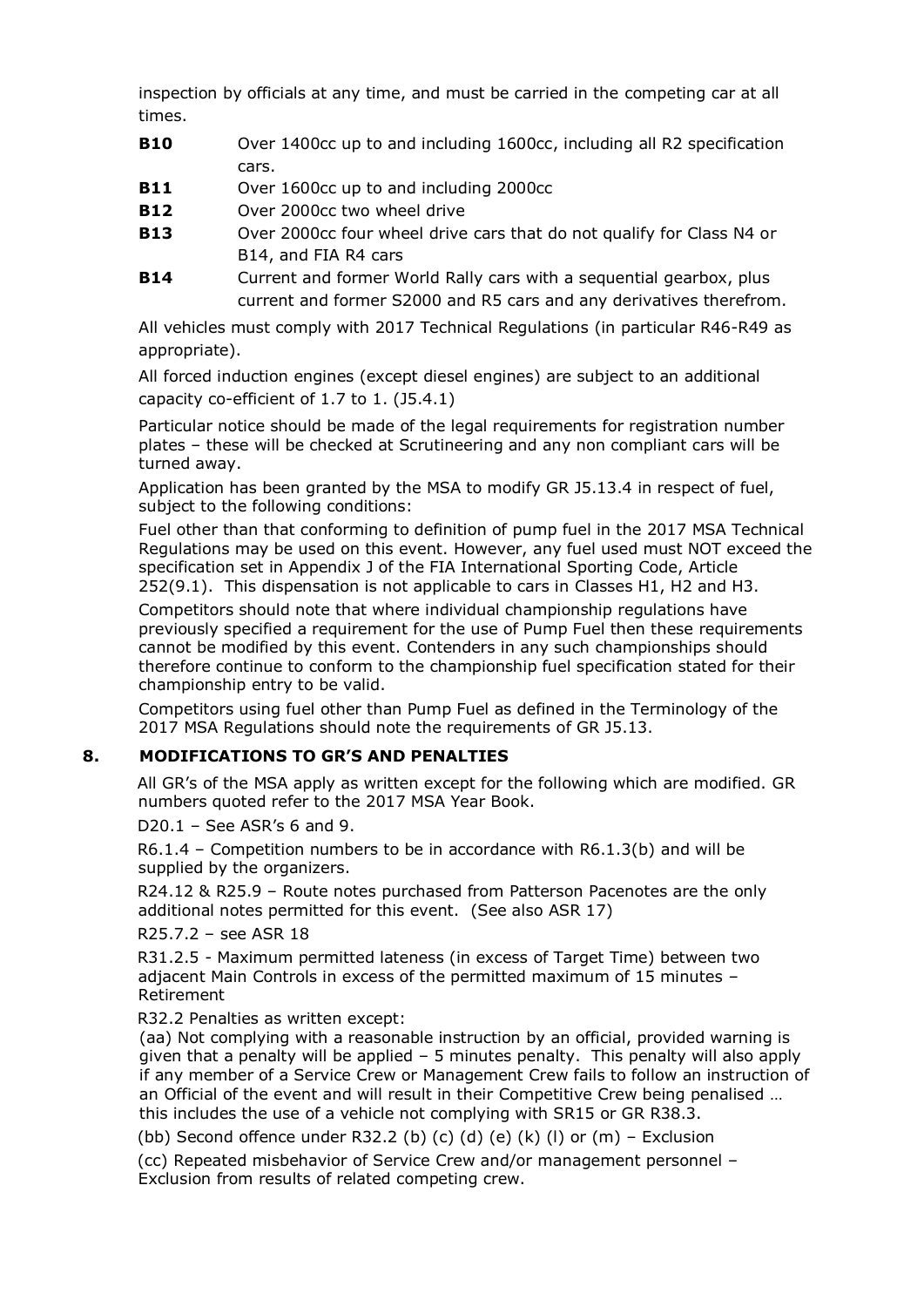(ee) Misuse of SOS and/or OK boards – Exclusion (please refer to R25.4.9)

(ff) Unauthorised testing or practising … Exclusion (GR R26.7)

(gg) Causing an obstruction … Exclusion (GR R24.6)

## **9. ENTRIES**

#### **D13.1.1(c): Parents or guardians of competitors under 18 years of age MUST be present at signing-on to sign the entry form, with proof of identity, witnessed by signing-on staff. (H7 and R5.3). Drivers under 18 must be codriven by a competitor aged 18 or over.**

The entry list opens on publication of these Supplementary Regulations and closes at the "standard" rate on Sunday 29<sup>th</sup> January 2017. (GR H30.1). Entries received after  $29<sup>th</sup>$  January, up to the final closing date of  $7<sup>th</sup>$  February, will be accepted at additional fee  $(E30)$  but will not be seeded or included in the programme. Such entries will start in the appropriate seeding position although carry "high" numbers. Final closing date for entries is  $7<sup>th</sup>$  February 2017 (GR D20.1). The organisers reserve the right to refuse any entry (MSA GR H30.1,3(b)).

The entry fee will be:

(1)£545 for competitors entering in classes RF1.4 and RF1.6, NB to be eligible for the reduced entry fee in these classes, entrants must be a registered BTRDA Championship competitor, all non BTRDA entrants entry fee is £595.

(2)£595 for "standard" competitors.

After 29<sup>th</sup> January and up to the final closing date of  $7<sup>th</sup>$  February the entry fee is increased by  $£30 -$  see above and ASR 6.

NOTE … at the time of producing these regulations the Master Agreement has been agreed between the MSA and NRW (Natural Resource Wales Forestry) for 2017, but only for the use of the roads. There is still some debate/ discussion as to whether or not VAT should be added to the entry fee and discussions are taking place with HMRC. That being the case we have been informed that there may or may not be an increase in the fees that we have to pay for the use of their land, that said there may also be a refund as the entry fee has been calculated trying to take into account the unknown fees. We reserve the right to pass on any increase in fees to competitors, which must be payable by BACS prior to signing-on, or in cash at signing-on – failure to do so will result in a refusal to start. Once we have been advised of the new rates we will circulate details to all entrants, and also on our website**.**

Entries will be accepted strictly on a first-come, first-served basis (GR H30.1.3(d)).

**Cheques will not be banked until the "standard fee" closing date. Entries cancelled before the closing date will be refunded in full. Entries cancelled after the "standard" closing date will be refunded, less administration fees incurred at organisers' discretion. Refunds will be made by Bank Transfer to the cheque account that has cleared, or by cheque if payment was by Paypal.**

#### **Note that entries, if accepted, may be subject to a surcharge – which must be paid before starting the event.**

The maximum number of starters for the event is 180, the minimum is 100. Should the minimum not be reached, by the closing date for "standard" entries, the organisers reserve the right to cancel the event (GR H30.1.3(f)), amalgamate classes (GR H30.1.3(g)), or reduce competitive forestry mileage.

Only entries properly completed, on an official entry form and accompanied by the appropriate fee, will be accepted. Entries will not be accepted by telephone. However, electronic entries will be acceptable in accordance with GR D12.2. Payment may be made by cash, cheque, paypal or BACS. E-Mail or text messaging may be used for any other correspondence, including (wherever possible) acknowledgement of entries to the nominated person as indicated on the entry form.

#### **Secure overnight parking is available at the Victoria Centre (scrutineering location) subject to payment of fee of £10 – please pay on the night.**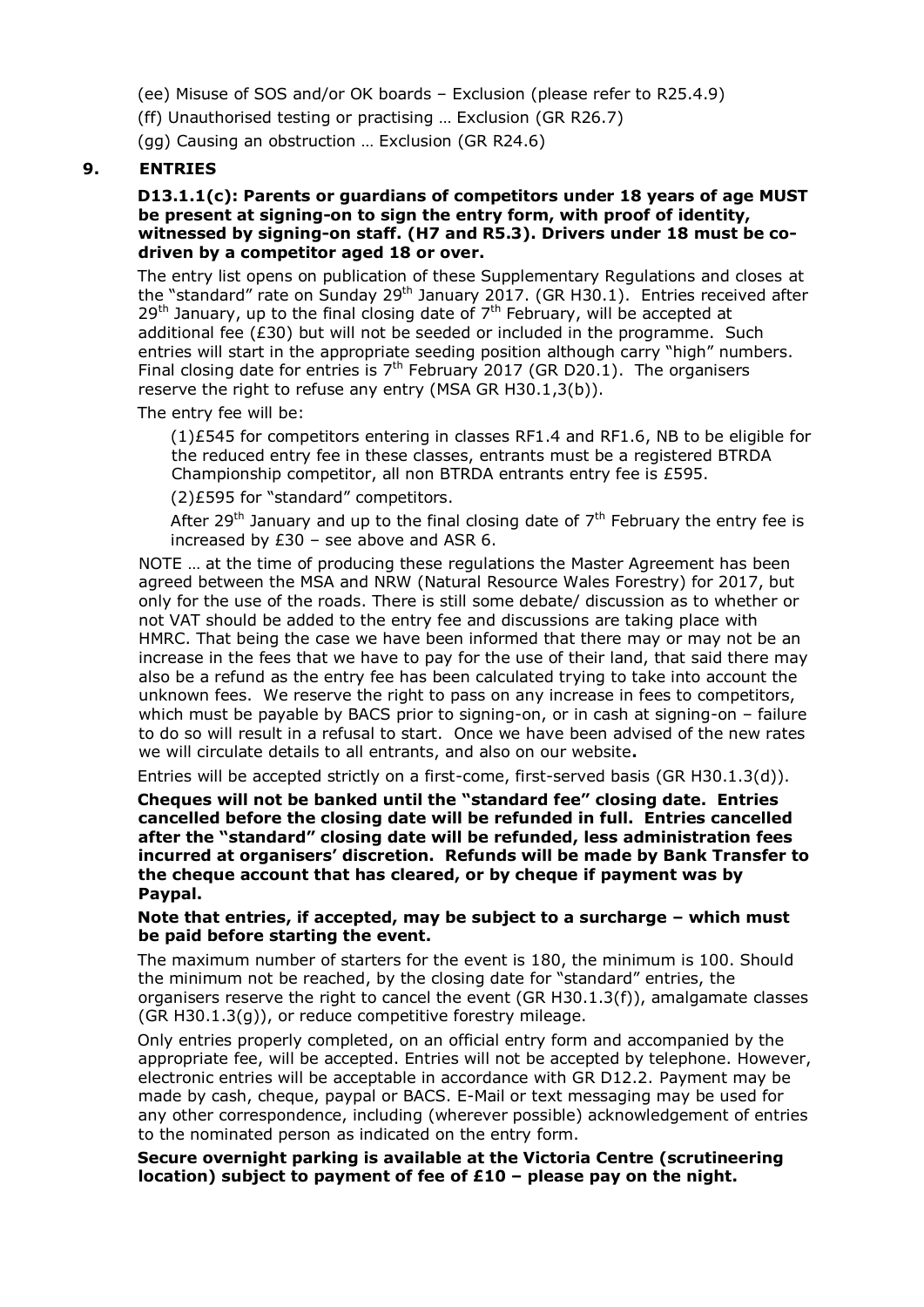Included in the entry fee is a Rally Service Vehicle route instruction book and 'Service' plate. The competitor pack includes a Tulip Road Book with Stage Maps **(this is not the Pine Lodge Maps' competitors map book which may be ordered direct from Pine Lodge Maps – see advert).**

Changes of crew members or car entered after submitting entry must be notified in writing (e-mail accepted to entries@cambrianrally.co.uk) to the Entries Secretary. (MSA GR D25.1.12)

Any cancellations/withdrawals must be in writing (e-mail and text messaging accepted) and will be acknowledged.

Refunds will be made as soon as practical after the event.

Team entries (3 cars, not more than one to be 4WD, at least one to be 1400cc) will be accepted at signing-on for an entry fee of  $£15$  per team. Crews may be members of more than one team.

#### **10 INSURANCE**

Competitors must have Insurance in place which provides Third Party Liability cover that complies with the Road Traffic Act. This can be an extension to the existing motor policy for the car or purchased via the event organizers, through REIS.

If a competitor uses an extension to an existing policy, they will be required to sign a declaration that the cover complies with the requirements of the Road Traffic Act. Any responsibility for a fraudulent or misleading declaration about existing cover lies with the competitor.

If a competitor wishes to purchase cover via the organisers then they can do so prior to the event providing they comply with the following:

[1] Age 19 years of age or over.

[2] Has held a full licence for a minimum of 6 months.

[3] Has no more than 6 points on their licence.

[4] Has had no more than 1 fault claim in the last 3 years.

Anyone aged less than 19 years old will also be accepted at the same price should their co-driver be a more senior member of their family or over 25.

Any competitor who falls outside these parameters, may be offered cover at the standard price (or at a higher price) depending on the circumstances. These competitors must ask the event organisers to obtain agreement from REIS prior to the event.

The Event Organiser's RTA scheme is provided by REIS and underwritten by Chaucer Insurance.

The basic rate for the event (before any loadings) is £18.50, and can be paid at signing-on.

**Important Note: For those competitors who transport their vehicle to and from events, there is a legal requirement to have RTA Insurance cover for your vehicle in addition to the REIS. Most event Insurance Cover notes do NOT come into effect until an hour before the first car is due to leave the start of the event, which in our case will be 0700 hours (1st car leaves at 0801) on Saturday 11 th February 2017. As you would be required to present your car to a Noise Test and then to Scrutineering you may be required to drive on a public highway, before the Insurance is valid, the REIS Insurance will NOT cover you.**

Should you retire or become excluded from the event you could find yourself without adequate insurance in this scenario, as once out of the event, again the Insurance cover provided by REIS would not cover you because you would no longer be a competitor on the event. Make sure you are properly insured before you leave home.

If you have a REIS letter that has a loading then you must also complete the Declaration Form, available from the organizers.

No Insurance = No Start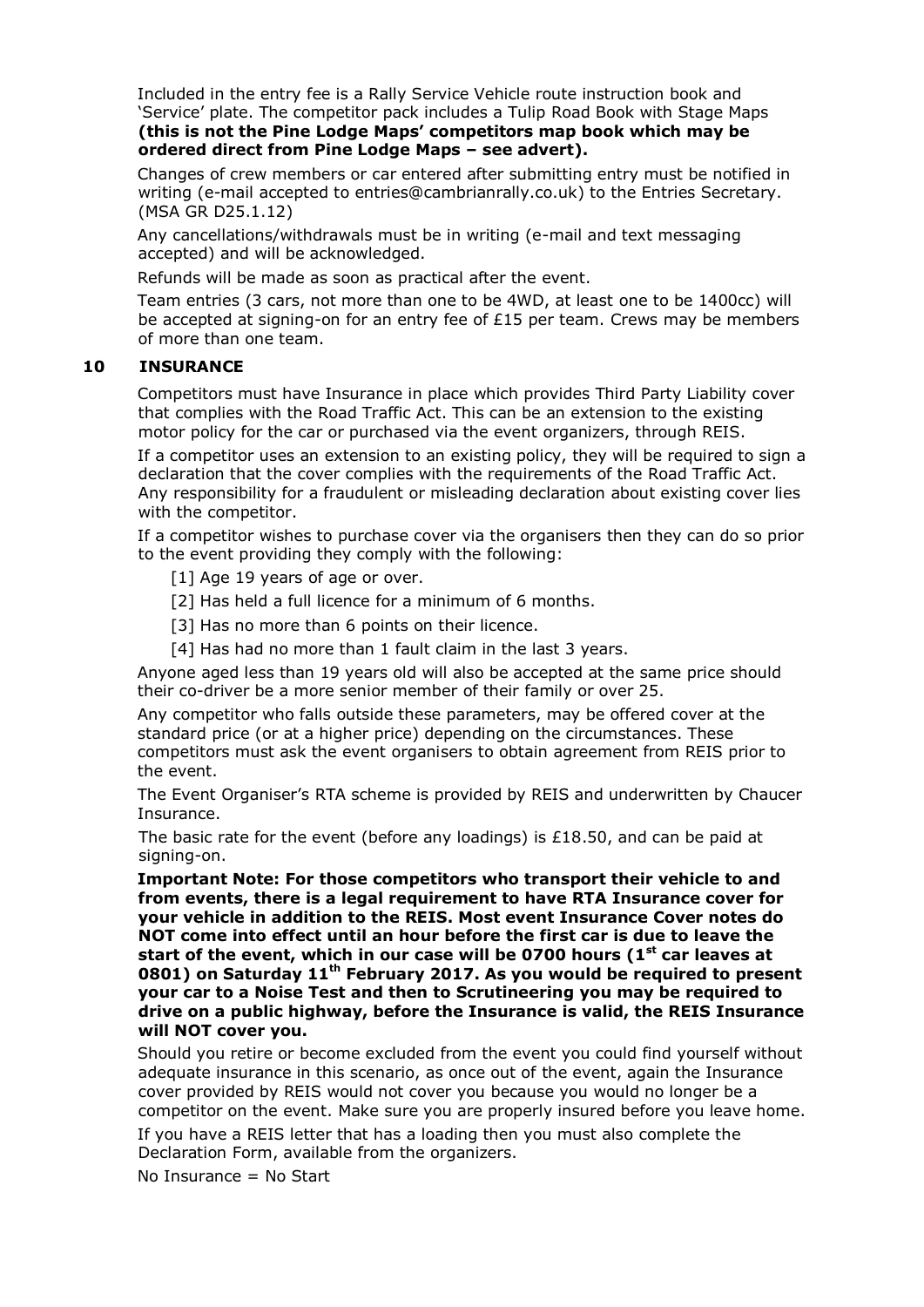**In the event of a claim having to be made for damage caused to third party property by a Competitor, the Organisers and Promoters of the event reserve the right to pass on the insurance excess under the MSA Master Policy (currently £350) to the competitor(s) involved.**

## **11. ACCOMMODATION**

A list of many hotels, boarding and guest houses in the area, accommodation to suit all can be obtained from the Tourist Board visitllandudno.org.uk or by contacting Llandudno Tourist Information Centre on 01492 876413, fax 01492 872722 or e-mail llandudnoti[c@conwy.gov.uk](mailto:bed.bookings@conwy.gov.uk)

Accommodation is also available in towns and villages in the Conwy Valley – visitbetwsycoed.co.uk

Rally HQ will be at the St George's Hotel, Llandudno where special rate can be obtained by mentioning Cambrian Rally.

Please mention the Cambrian Rally when booking.

## **12. FINAL INSTRUCTIONS (RALLY GUIDE 2)**

Final instructions (Rally Guide 2) having the same force as these SR's will be sent by post only to those competitors who have requested this method on the entry form. Information will be posted on the website on **Friday 3 rd February 2017** in electronic format within the competitors area of the website. To access the information, each competitor will be given a password, sent to the e-mail addresses supplied on the entry form. For entries received after the closing date information will NOT be posted by Royal Mail.

Seeded entry List will also be posted on our website on **Friday 3 rd February 2017**. Unseeded list will be regularly updated prior to the seeded list being published. Persistent harassment of officials by crew or team members about seeding may incur a five (5) minute penalty and a report to the Stewards and MSA.

Hard copies of Road Book, Service Information and Management Pack (if ordered) will be issued in the Competitors' Pack issued on completion of signing-on.

All other or further written instructions bearing the signature of either the Clerk-ofthe-Course, Deputy Clerk-of-the-Course, Secretary of the Meeting or Safety Officer will be deemed to be official instructions and will have the same force as these SR's.

## **13. VEHICLE NUMBERING**

Competitors are required to ensure that identification plates, and event sponsors decals, are kept as legibly clean as possible during the event. Numbers will be in accordance with R6.1.4 and R6.1.3(b) supplied by the organizers. All number plates and registration plates must be legible when on the public highway. Registration plates must comply with the Law (MSA regulation R46.1.4).

#### **14. SCRUTINEERING AND RALLY HQ**

#### *Noise-testing (venue to be published in Final Instructiuons) and scrutineering (Victoria Centre Car Park) will be held on Friday 10 th February 2017, from 14.00 hours to 20.00 hours. Signing-on closes at 20.15 hours.*

Competitors are requested to indicate on their entry forms their preferred time for reporting to scrutineering – a time schedule will be sent with Final Instructions and competitors must make every effort to adhere to this to prevent congestion.

Competitors should have signed-on by 2015 hours  $10<sup>th</sup>$  February 2017. Any competitor having not presented their car for scrutineering, or notified the organisers of any delay, by this time may have their place allocated to a reserve entry.

Limited facility for scrutineering and signing-on may be available, by prior arrangement, on Saturday  $11<sup>th</sup>$  February, from 0700 hours to 0800 hours. This will be in the Victoria Centre Car Park.

NWCC renewals or new applications may be made with the entry and new cards will be issued at signing-on. Membership fee gives full membership to  $31<sup>st</sup>$  October 2017.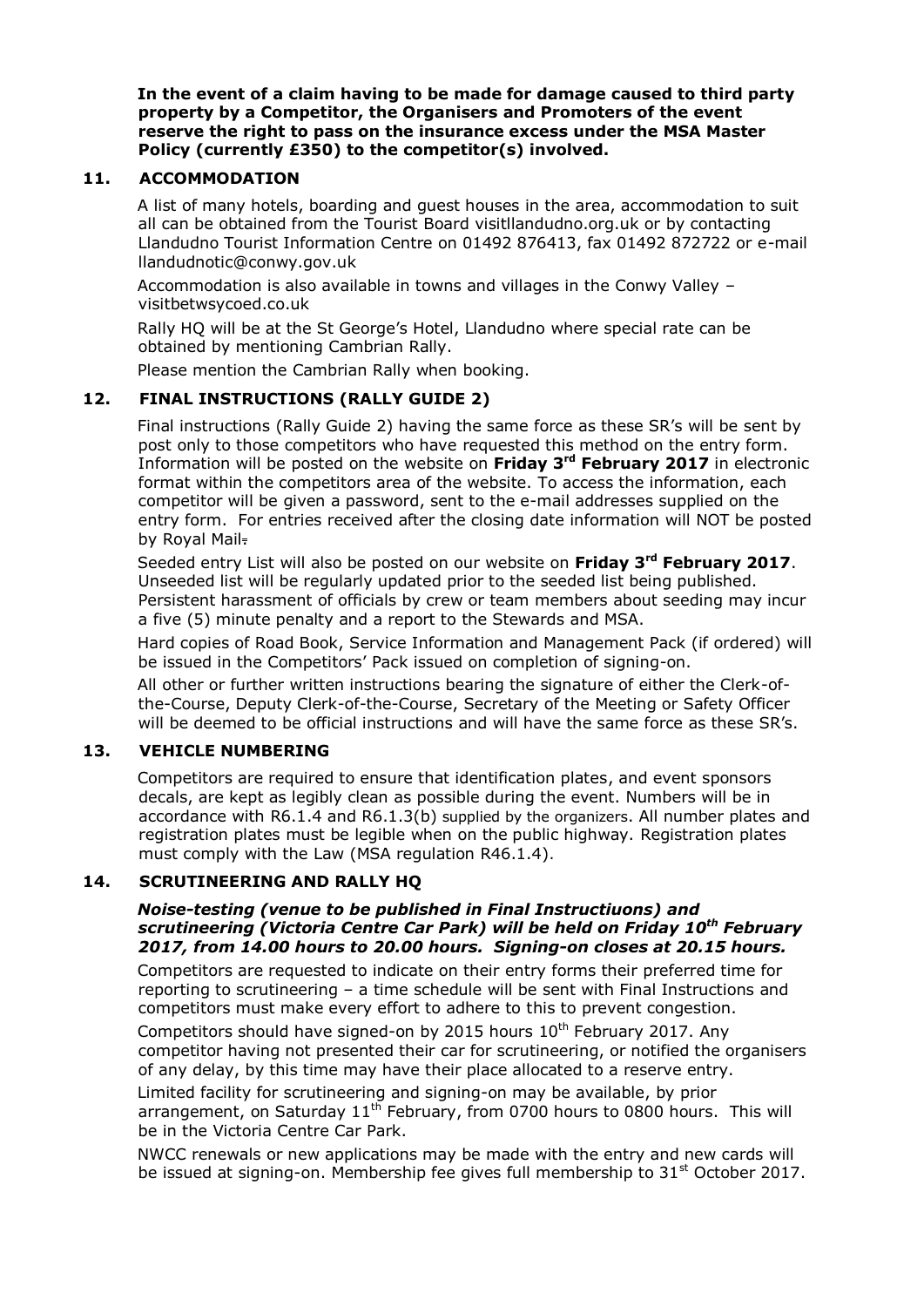## **15. SERVICING**

[a] Service Vehicles ("S" plates) – any light or medium-sized vehicle, including 4x4. Competitors are advised that, due to limited space in Service Areas, the use of vehicles of maximum size 3.5 tonne only is permitted. If a competitor intends using a Service Vehicle over 3.5 tonne then please contact the event organisers before the event.

[b] Management Vehicles ("M" plates) – any saloon car or it's estate equivalent, any car-derived van, certain MPV or 4x4 vehicles subject to approval by the organisers. Trailers are NOT permitted.

Each Service and Management Vehicle must be registered (by including the information on the Process Card supplied at Noise Test) at signing-on giving its make, model and registration number, together with the name of the Driver, before a Service or Management Plate will be issued.

"S" and "M" plates must be CLEARLY displayed on the front of the vehicle at all times. The use of a Service or Management Plate on any vehicle not registered is an offence for which the penalty of EXCLUSION may apply. This information will be requested on the Process Card supplied at Noise Test and should be completed before signingon.

Only members of the crew's Management of Service team, vehicle bearing the "M" or "S" plate, may work on the competitors vehicle.

#### **16. ORDER OF STARTING**

The order of starting will be at the organizers discretion, based on R24.1.4. The organizers reserve the right to re-seed any change of car, driver and/or class.

#### **17. ROUTE**

The total route will be approximately 150 miles in length, including 6 (six) special stages totaling approximately 45 miles on private property. Such sections will be timed to an accuracy of less than one minute under the supervision of a MSA approved Timekeeper.

The route will use OS 1:50000 Landranger maps, sheets 115, 116 & 125 latest editions. Equivalent 1:25000 maps will be allowed  $\sim$  Explorer Outdoor Leisure maps 17, 18 & 23.

Subjective route notes as supplied by Paterson Pacenotes are authorized for this event. No other notes are authorised (penalties per MSA GCR R25.9). The onus is on the competitor to order and pay for their own route notes from the supplier in good time before the rally, to be posted directly to the competitor. For contact details see separate advertisement within these regulations. The organisers accept no liability for any errors or omissions in the route notes or maps supplied.

Competitors will be supplied with all route information when they have completed signing on procedure . Basic Stage Maps will be included in the road book.

#### **Pine Lodge competitors Map Books containing route information can be ordered direct from PINELODGE MAPS.**

One Service Vehicle Pack per competing car is included in the entry fee and will be distributed at documentation on receipt of a completed Service Vehicle registration form (the registration will form part of the Process Card handed out on completion of the Noise Test – please ensure that you have the details available to complete the information prior to arrival at Signing-On).

Management Packs may be ordered at the time of entering or up until Saturday 4<sup>th</sup> February – price £25.

#### **18. CONTROLS AND TIMING**

The event will run on the Target Timing System (GR R31 to R32). At Stage Starts the marshal will instruct the competitor that he/she is next to start.

The start will be signalled by traffic lights which will go from RED (15 seconds to go) through AMBER (5,4,3,2,1 seconds to go) finally to GREEN at the start time. In the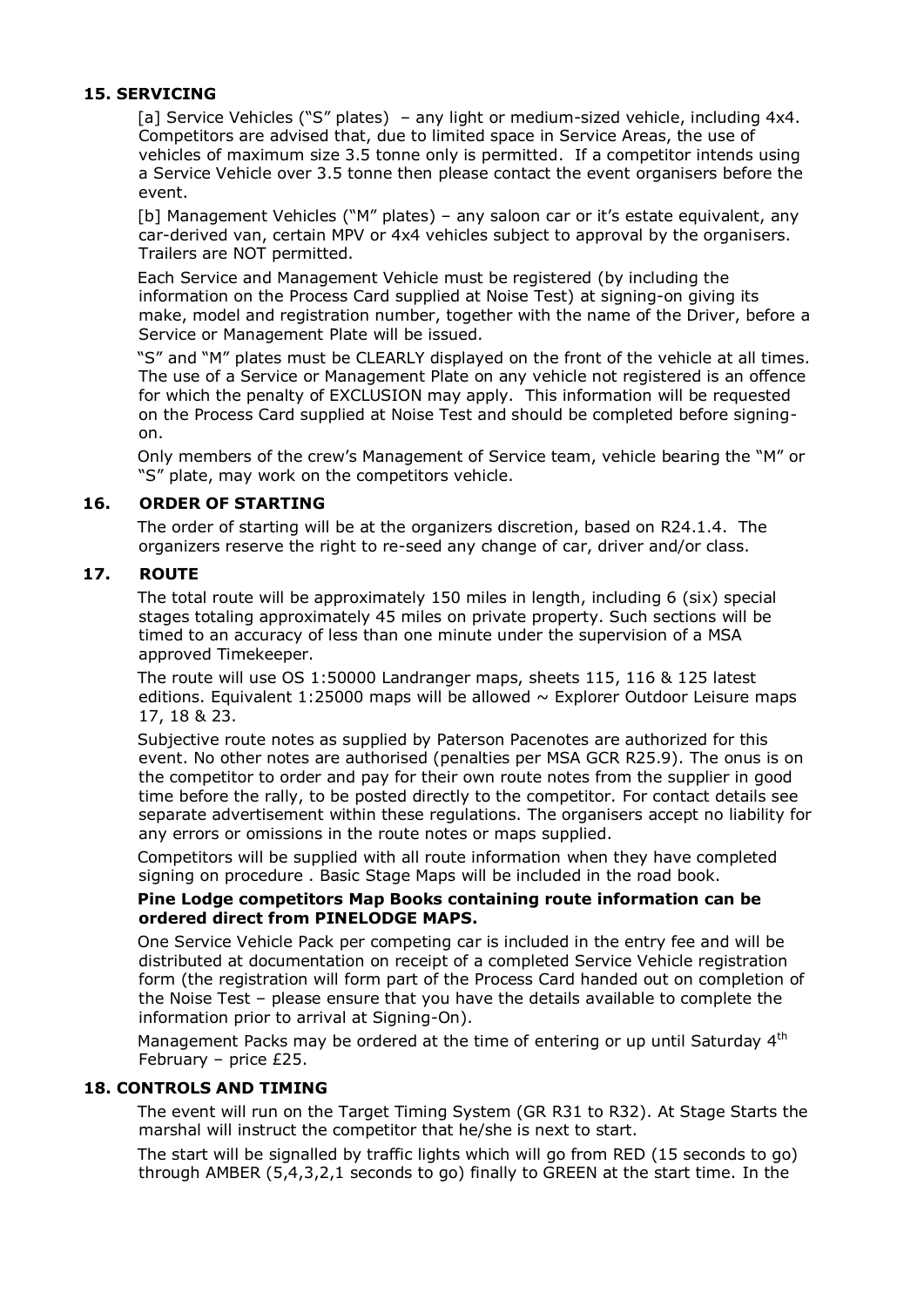event of equipment failure, the start procedure will revert to the manual system that is described in MSA GR R25.7 to R25.8.

Service Areas will have an IN control and an OUT control – additional time will be included within the Target Time to enable crews to service their vehicles.

There will be a Re-Group Control prior to the Service Area. The section between In and OUT controls of the Re Group will be marked as a Road Section.

Passage Controls will be indicated at certain points in the Road Book in order to collect Time Cards from competitors or for other purposes (e.g. results collection/distribution, noise check, scrutineering). No times will be recorded at these controls but a competitor failing to stop at a Passage Control will be deemed not to have visited the control and incur the relevant penalty per R32.2(a).

## **19. EMERGENCY AND SAFETY COVER**

All Special Stages will have in attendance a Doctor and/or Rally Rescue Unit. Mandatory safety radio points will be marked in the Road Book along with medical cover for each stage, all stages over 9 miles long will have intermediate safety response vehicles.

All stages will be attended by registered recovery vehicles.

Yellow Flags (R24.4.5) will be used on all stages. Competitors should make themselves fully conversant with MSA Regulation R25.1 to R25.9.5

St John Ambulance will be attending the Service Area and Spectator Viewing Areas.

## **20. REFUELLING**

There will be no fuel available on sale in the main Service Area, and there will be no re-fuelling permitted. Due to the location of the Service Area being within a Livestock market area were no re-fuelling is allowed.

There will be three Official Refuel Zones on the event and will be located on the road sections after SS2, SS4 & SS6.

Fuel will be available from Vital Equipment prior to the start on Friday and after SS4 only, they will not be at the locations after SS2 & SS6, who will supplying both 99 octane MSA spec fuel and Carless Dev 2 Hyperflo.

Competitors requiring FIA spec fuel or MSA spec fuel should contact Vital Equipment and order beforehand. Time for the refueling will be incorporated into the road time for the Road Sections.

Refueling will only be allowed in the designated refuel zone areas R38.1.7, or at fuel stations using pump fuel bought from that fuel station.

Fuel should be pre-ordered by contacting Vital Equipment on +44(0)1981 241169 Fax +44(0)1981 241169 email [orders@vitalequipment.co.uk.](mailto:orders@vitalequipment.co.uk)

The onus is on the competitor to order their fuel from one of the above suppliers before the rally, the Event organisers will not be involved in this process in any way.

Refuelling of rally cars must at all times be in accordance with Health & Safety Guidelines. Competitors are reminded of all safety regulations, especially GR K9 – K10. The penalty for contravention will be exclusion.

The following Health & Safety statement MUST be shown to all your personnel.

*"Every person participating in the Cambrian Rally, whether employed or voluntary shall take reasonable care for the safety of themselves and other persons, who may be affected by their actions or omissions during the operation of the event."*

**This is your responsibility and by completing the event entry form you are acknowledging this fact.**

#### **21. JUDGES OF FACT**

The organisers will appoint Judges of Fact (GR G10) who will also adjudicate on infringements of these SR's and R24.7.